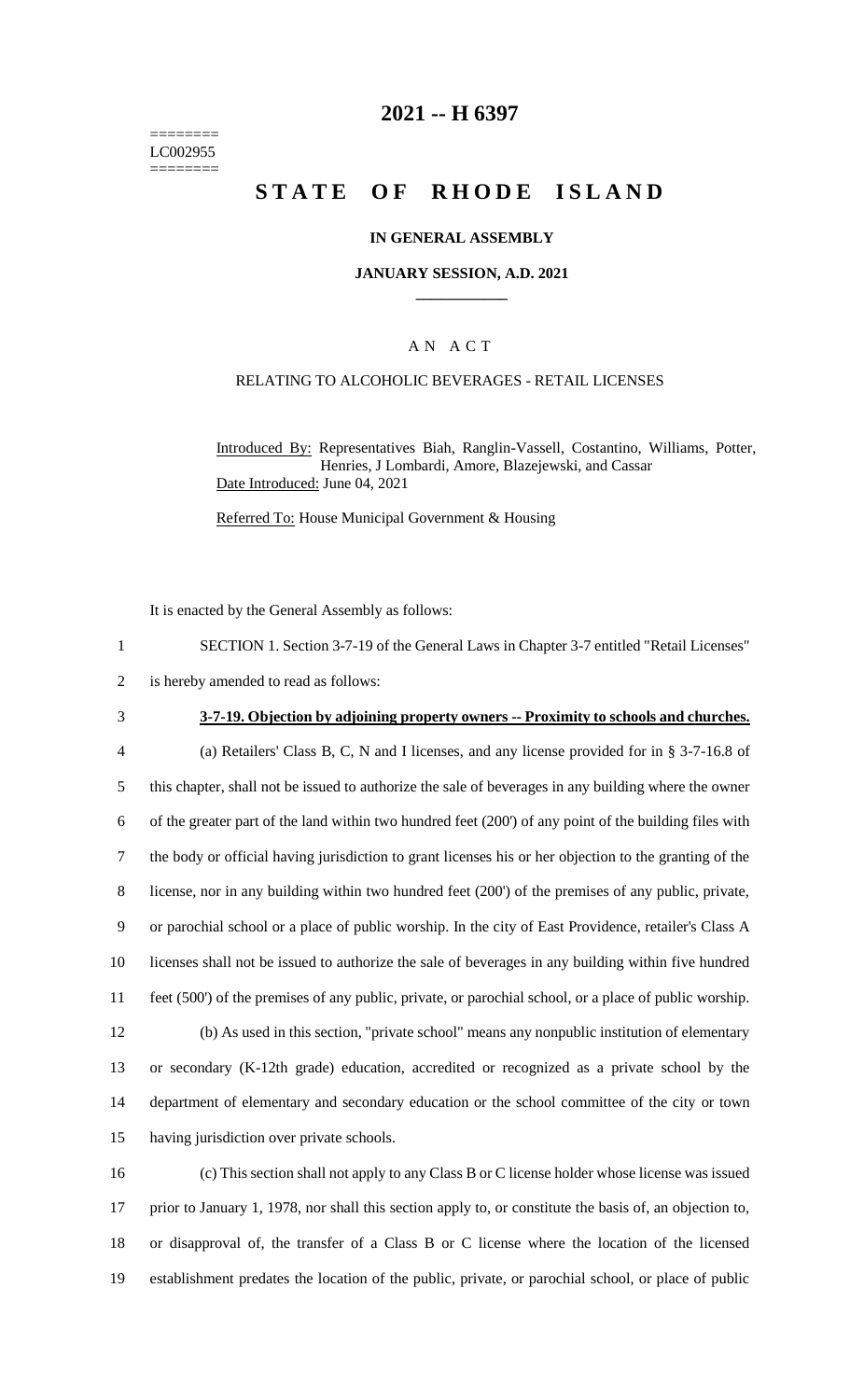- worship.
- 2 (d)(1) Notwithstanding the provisions of this section, the board of licenses of the city of Providence shall, after application, have the authority to exempt from the provisions of this section any proposed retailer Class B, C, or I license intended to be located within the following described area(s) in the city of Providence: (A) Beginning at a point, that point being the intersection of the southerly line of Smith Street and the easterly taking line of Interstate Route 95; Thence running in a general southwesterly direction along the easterly taking line of Interstate Route 95 to the center line of Kingsley Avenue; Thence turning and running northwesterly in part along the southerly line of Kingsley Avenue to its intersection with the southerly line of Harris Avenue; Thence turning and running westerly along the southerly line of Harris Avenue to its intersection with the southerly line of Atwells Avenue; Thence turning and running easterly along the southerly line of Atwells Avenue to the easterly taking line of Interstate Route 95; Thence turning and running in a general southerly and southeasterly direction along the easterly taking line of Interstate Route 95 to the center line of Pine Street; Thence turning and running northeasterly along the northerly taking line of I-195 to its intersection with the northerly taking line of I-195; Thence turning and running northeasterly along the northerly taking line of I-195 to its intersection with the westerly shore line of the Providence River; Thence turning and running northerly along the westerly shore line of the Providence River to its intersection with the southerly line of Crawford Street; Thence running northwesterly across Dyer Street to the intersection of the westerly line of Dyer Street to the southerly line of Custom House Street; Thence running northerly in part along the southerly line of Dyer Street and in part along the westerly line of Market Square to its intersection with the westerly line of Canal Street; Thence turning and running northerly along the westerly line of Canal Street to its intersection with the southerly line of Smith Street; Thence turning and running westerly along the southerly line of Smith Street to the point and place of beginning. (B) Beginning at a point, that point being the intersection of the westerly line of Brook Street and the northerly line of Wickenden Street; Thence running in a general westerly direction along the northerly line of Wickenden Street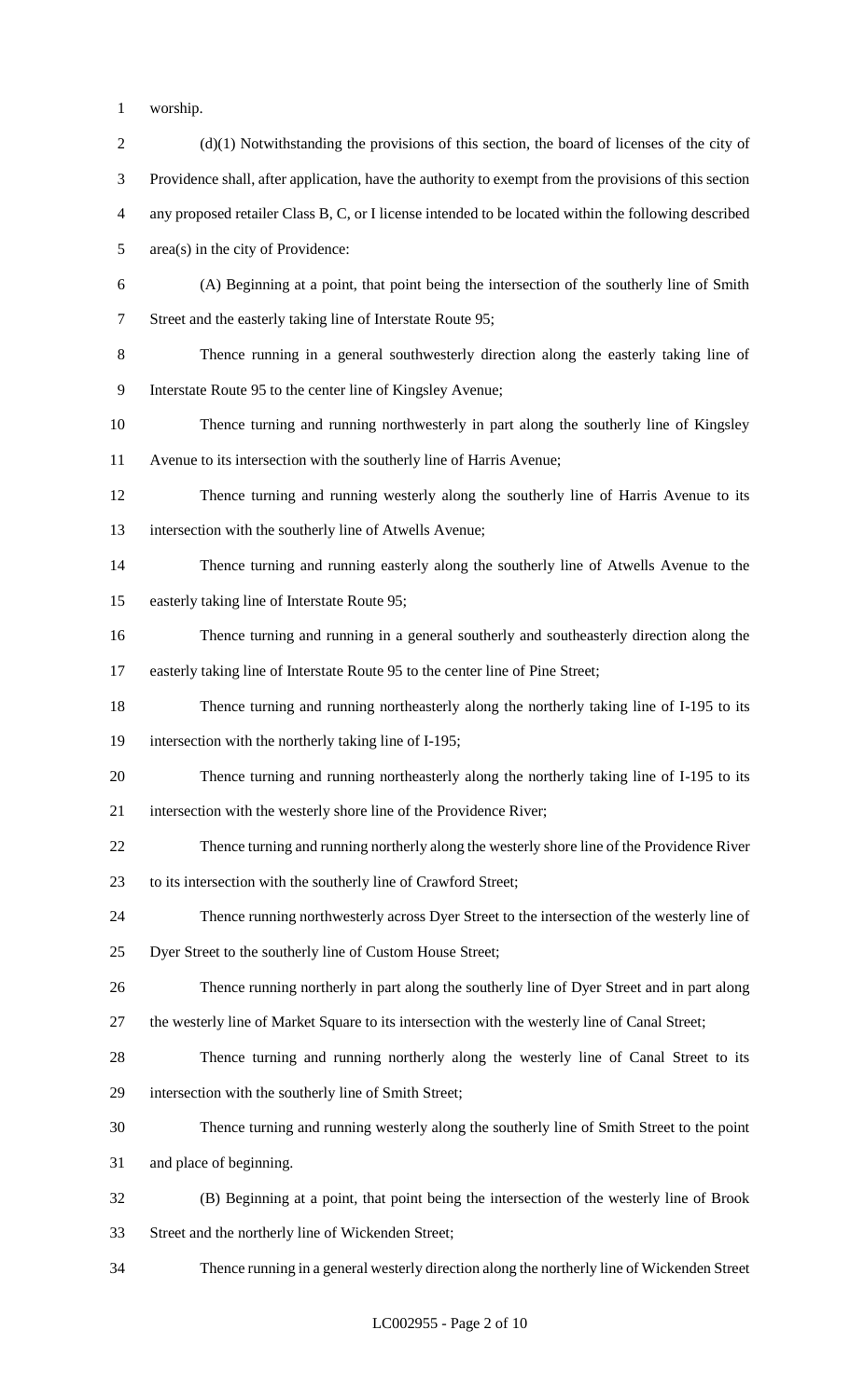- to the intersection of Wickenden Street and Benefit Street;
- Thence running in a general northerly direction along the easterly line of Benefit Street to the intersection of Benefit Street and Sheldon Street;
- Thence turning and running in an easterly direction along the southerly line of Sheldon 5 Street to the intersection of Sheldon Street and Brook Street;
- Thence turning and running in a general southerly line to the intersection of Brook Street and Wickenden Street that being the point of beginning.
- (2) Notwithstanding the provisions of this section, the board of licenses of the city of Newport shall, after application, have authority to exempt from the provisions of this section any proposed retailer Class B license intended to be located within the following described area in the city of Newport:
- Beginning at a point, that point being the intersection of the southerly line of Broadway and the easterly line of Courthouse Square;
- Thence running in a general northeasterly direction along the southerly line of Broadway a distance of one hundred and two feet (102') to a point at the southeasterly corner of land now or 16 formerly owned by the Newport Historical Society;
- Thence turning and running in a southeasterly direction ninety-eight and nine-tenths feet (98.9') along the southwesterly border of land now or formerly owned by the Newport Historical Society;
- Thence turning and running in a southwesterly direction one hundred and twelve feet (112') to Courthouse Street; and
- Thence turning and running in a generally northwesterly direction along Courthouse Street for a distance of ninety feet (90') to the point and place of beginning.
- (3) Notwithstanding the provisions of this section, the board of licenses of the town of Warren shall, after application, have the authority to exempt from the provisions of this section any proposed retailer Class B, C, or I license intended to be located within any zoning district in the town of Warren which is designated as a limited business district or as a general business district pursuant to the zoning ordinance of the town of Warren.
- (4) Notwithstanding the provisions of this section, the board of licenses of the town of Bristol shall, after application, have the authority to exempt from the provisions of this section any proposed retailer Class B license intended to be located on lot 34 of tax assessors plat 10 of the Bristol tax assessors map as of December 31, 1999, including that portion of the public sidewalk contiguous to said lot.
- 

(5) Notwithstanding the provisions of this section, the board of licenses for the city of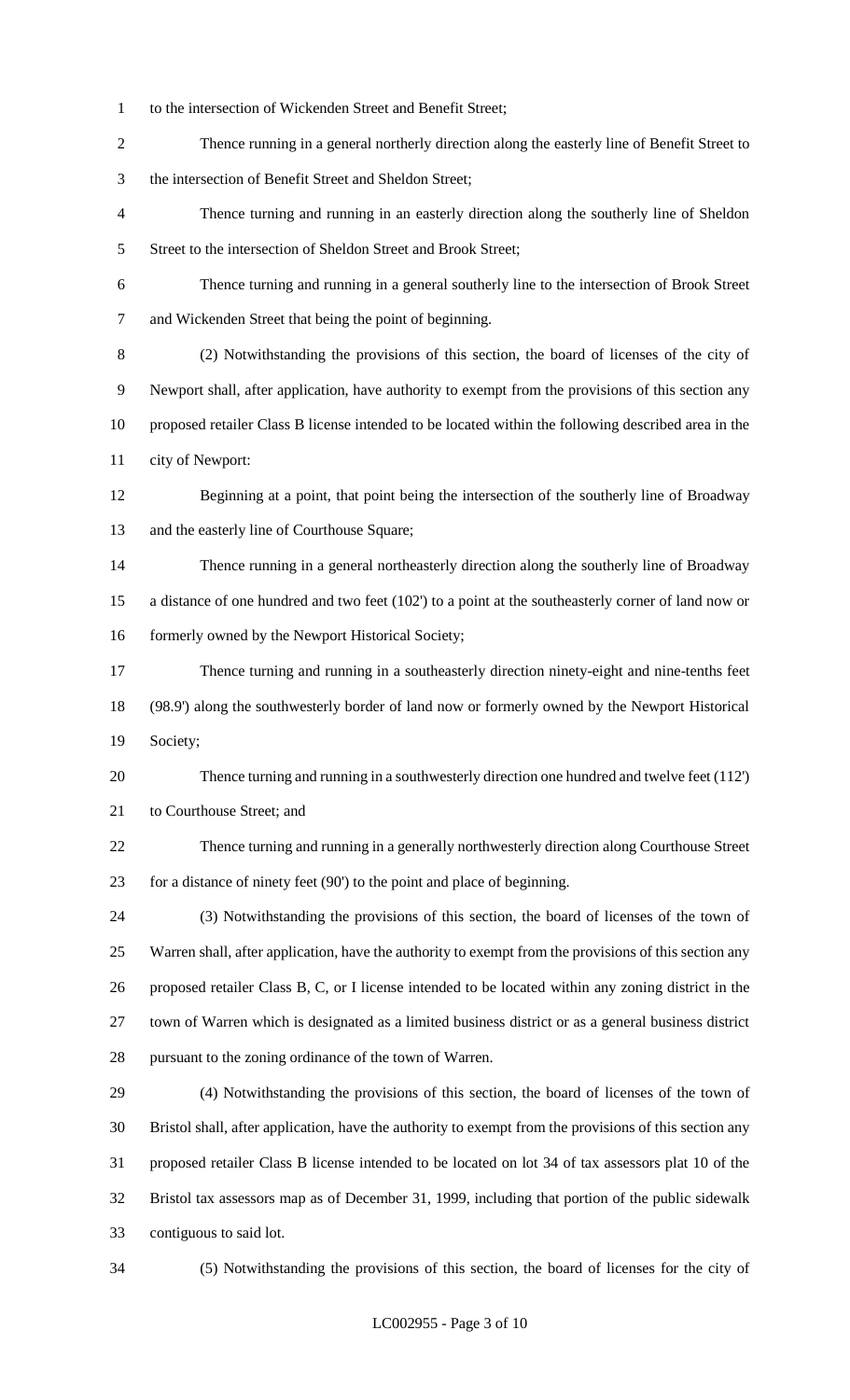Newport shall, after application, have the authority to exempt from the provisions of this section as to places of public worship any proposed sidewalk cafe as defined in the Codified Ordinance of the city of Newport, provided that the applicant be an existing holder of a Retailers' Class B license.

 (6) Notwithstanding the provisions of this section, the board of licenses of the city of Providence shall, after application, have the authority to exempt from the provisions of this section any proposed retailer Class B license intended to be located on lot 131 of tax assessors plat 68 of the Providence tax assessors map as of December 31, 1999 and any proposed retailer Class B license intended to be located on lot 21 of the tax assessors map plat 49 and any proposed retailer class BV license intended to be located on lots 3 and 5 of tax assessors map plat 35 of the Providence tax assessors map as of December 31, 2003.

 (7) Notwithstanding the provisions of this section, the board of licenses of the city of Cranston shall, after application, have the authority to exempt from the provisions of this section any proposed retailer Class B license intended to be located on either lot 160 of tax assessor's plat 9, and/or on lot 152 of tax assessor's plat 9, of the Cranston tax assessor's map as of December 31, 2002; provided, however, as to the subsequent transfer of said Class B license issued by the city of Cranston under this exemption, whether said transfer is attributable to the holder's death or otherwise, any person desiring to become the potential transferee of said Class B license shall comply with those restrictions as to its use (and shall refrain from those activities which result in its reversion) set forth in the city of Cranston Memorandum of Understanding dated May 13, 2003 and, in addition, those requirements applicable to anyone who desires to become a transferee of a validly issued and outstanding Class B license designated for use in any location in the state of Rhode Island. Neither the exemption granted herein nor any future exemption granted hereafter shall be effective until the proposed Class B license and the underlying property owner is certified to be current in the payment of any and all local and state taxes.

 (8) Notwithstanding the provisions of this section, the board of licenses of the city of Pawtucket shall, after application, have the authority to exempt from the provisions of this section any proposed retailer Class B, C, or I license intended to be located within the following described area in the city of Pawtucket:

 Beginning at the point of intersection of Dexter Street and the Central Falls line, then east along the Central Falls line to the Blackstone River, then north along the city boundary on the Blackstone River to the Cumberland line, then west along the Pawtucket city boundary line to I- 95, then south along I-95 to Pine Street, then north on Pine Street to AMTRAK Right of Way, then northwest along the AMTRAK Right of Way to Dexter Street, then north on Dexter Street to the Central Falls line.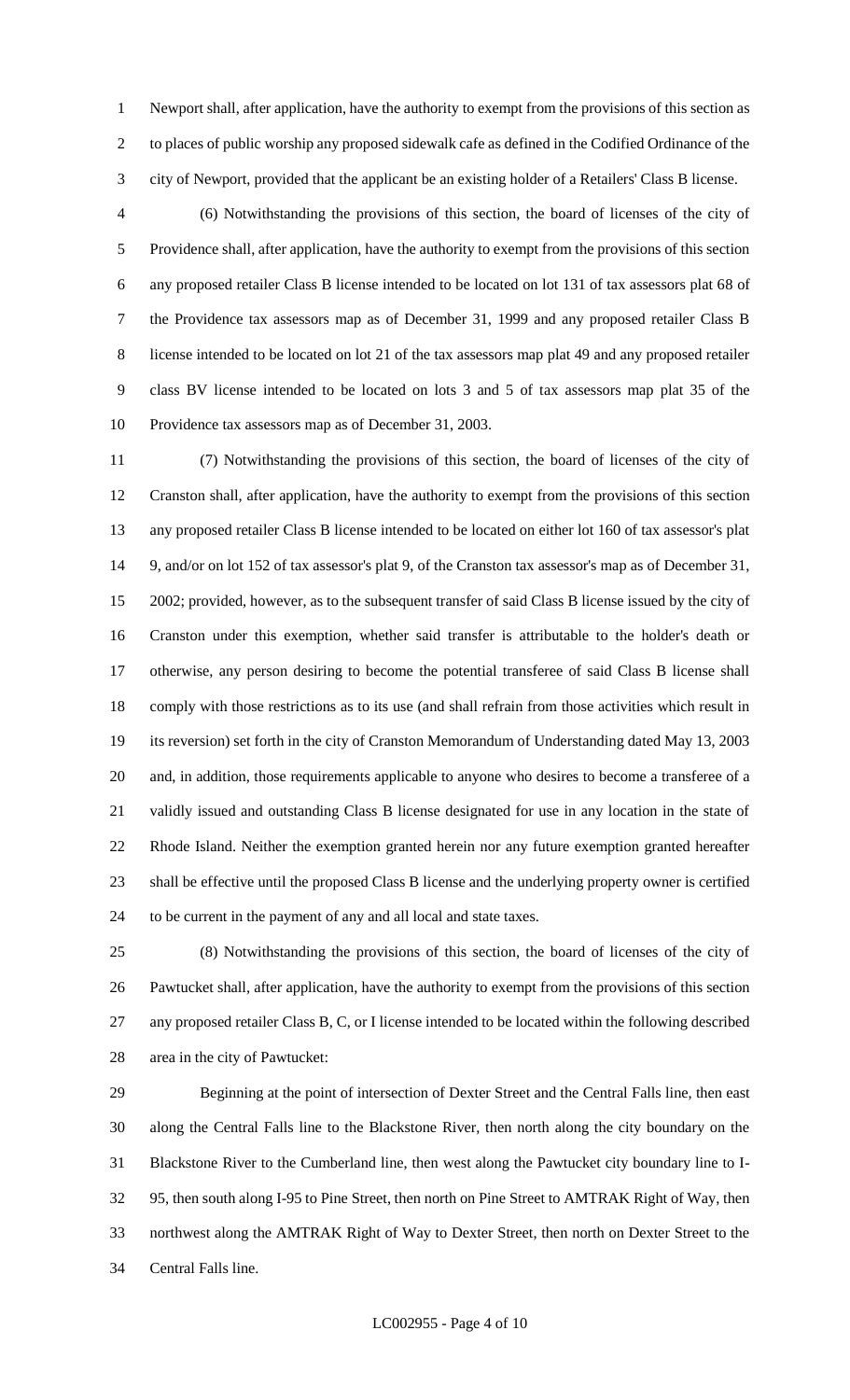(9) Notwithstanding the provisions of this section the town council of the town of Little Compton, after application, is authorized to exempt from the provisions of this section relating to places of worship any class B license limited to malt and vinous beverages intended to be located on Plat 30, Lot 33 of the town of Little Compton tax assessment map existing as of December 31, 2004.

 (10) Notwithstanding the provisions of this section, the board of licenses of the town of Bristol shall, after application, have the authority to exempt from the provisions of this section any proposed retailers' Class B license intended to be located on lots 3, 18, and 19 of tax assessors plat 10 of the Bristol tax assessors map as of December 31, 2007.

 (11) Notwithstanding the provisions of this section the town council of the town of Smithfield, after application, is authorized to exempt from the provisions of this section, any class B, C, or I license intended to be located on Plat 45, Lot 042 of the town of Smithfield, tax assessment map existing as of December 31, 2007; provided, however, said exemption shall apply only to any renewal of any class B, C, or I license issued for use at the said premises located on plat 45, lot 042 as of December 31, 2011. In the event said license is not renewed, then this exemption is hereby repealed in its entirety.

 (12) Notwithstanding the provisions of this section, the board of licenses of the city of Providence shall, after application, have the authority to exempt from the provisions of this section any proposed retailer Class B license intended to be located on plat 13, lots 31 and 32 of the applicable city of Providence tax assessment map.

 (13) Notwithstanding the provisions of this section, the board of licenses of the town of Tiverton shall, after the application, have the authority to exempt from the provisions of this section a proposed retailer's Class BV license for a restaurant located on tax assessor's plat 181, lot 1A.

 (14) Notwithstanding the provisions of this section, the board of licenses of the city of Providence shall, after application, have the authority to exempt from the provisions of this section any proposed retailer's Class B license intended to be located on tax assessor's plat 68, lot 732.

 (15) Notwithstanding the provisions of this section, the board of licenses in the city of Providence shall, after application, have the authority to exempt from the provisions of this section any proposed retailer's Class B license intended to be located on plat 105, lot 489, plat 105, lot 12 and plat 32, lot 232 of the applicable city of Providence tax assessment map.

 (16) Notwithstanding the provisions of this section the city council of the city of Central Falls, shall, after application, have the authority to exempt from the provisions of this section any proposed retailer's Class B license intended to be located on plat 5, lot 188 of the applicable city of Central Falls tax assessment map.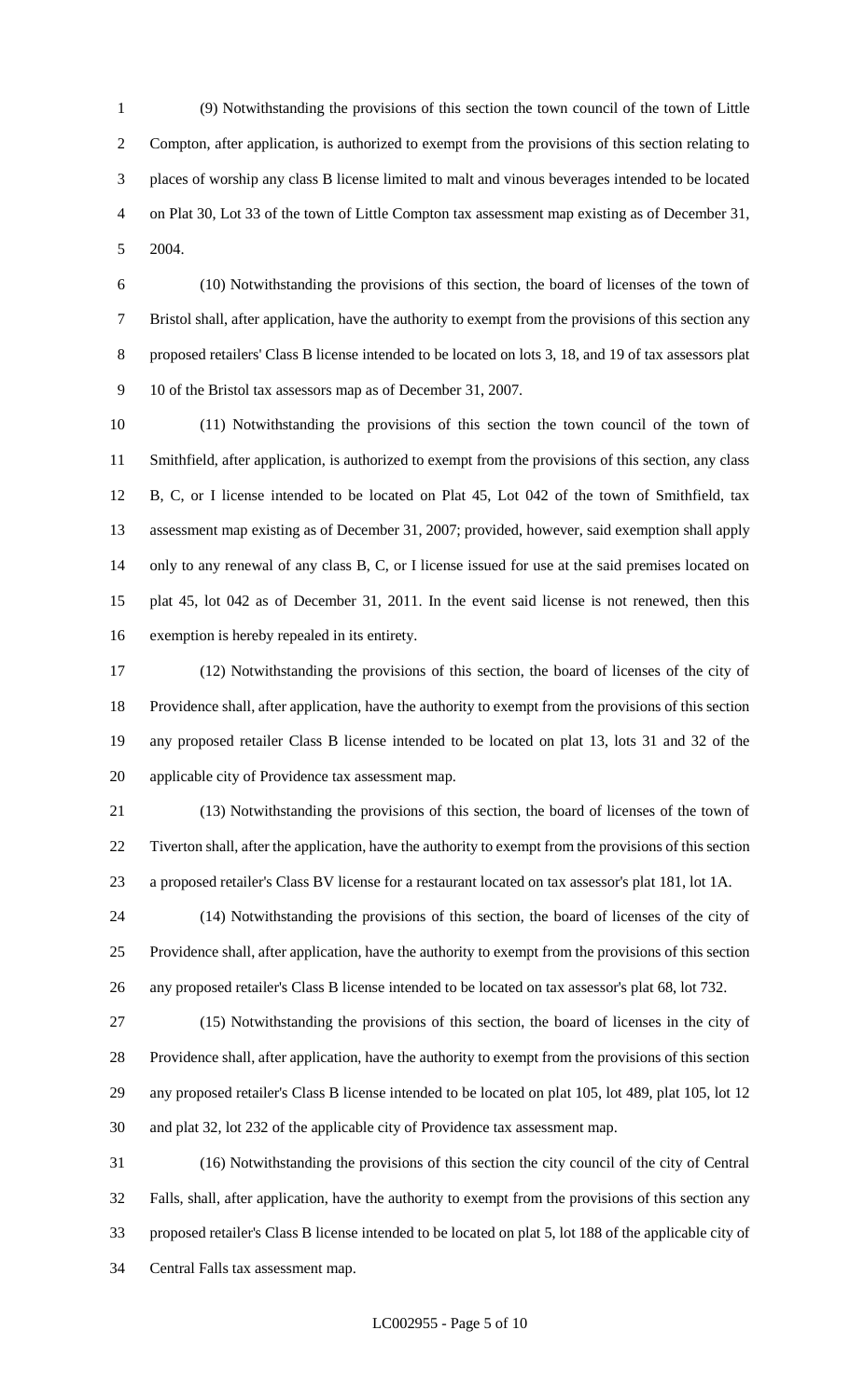(17) Notwithstanding the provisions of this section, the board of licenses of the town of Portsmouth shall, after application, have the authority to exempt from the provisions of this section any proposed retailer's Class B license intended to be located on plat 37, lot 69 of the applicable town of Portsmouth tax assessment map.

 (18) Notwithstanding the provisions of this section, the board of licenses of the town of North Providence shall, after application, have the authority to exempt from the provisions of this section any proposed retailer's Class B license intended to be located on plat 23A, lot 98 of the applicable town of North Providence tax assessment map.

 (19) Notwithstanding the provisions of this section, the board of licenses of the city of Cranston shall, after application, have the authority to exempt from the provisions of this section any proposed retailer's Class B license intended to be located on Plat 11, lot 3558 of the applicable city of Cranston tax assessment map.

 (20) Notwithstanding the provisions of this section, the town council of the town of Smithfield, after application, is authorized to exempt from the provisions of this section, any Class B or C license intended to be located on Plat 6, Lot 54 of the town of Smithfield tax assessors map as of December 31, 2012.

 (21) Notwithstanding the provisions of this section, the board of licenses of the city of Cranston shall, after application, have the authority to exempt from the provisions of this section any proposed retailers class B license intended to be located on tax assessors plat 1, lot 2170 of the applicable city of Cranston tax assessment map as of December 31, 2012.

 (22) Notwithstanding the provisions of this section, the board of licenses in the city of Providence shall, after application, have the authority to exempt from the provisions of this section any proposed retailer's Class B license intended to be located on tax assessor's plat 43, lot 211.

 (23) Notwithstanding the provisions of this section, the board of licenses of the town of North Providence shall, after application, have the authority to exempt from the provisions of this section any proposed retailer's Class B license intended to be located on Plat 22A, Lot 336, of the applicable town of North Providence tax assessment map.

 (24) Notwithstanding the provisions of this section, the city council of the city of Central Falls shall, after application, have the authority to exempt from the provisions of this section any proposed retailer's Class B license intended to be located on plat 1, lot 164 of the applicable city of Central Falls tax assessment map.

 (25) Notwithstanding the provisions of this section, the board of licenses in the city of Providence shall, after application, have the authority to exempt from the provisions of this section any proposed retailer's Class B license intended to be located at 1948-1950 Westminster Street on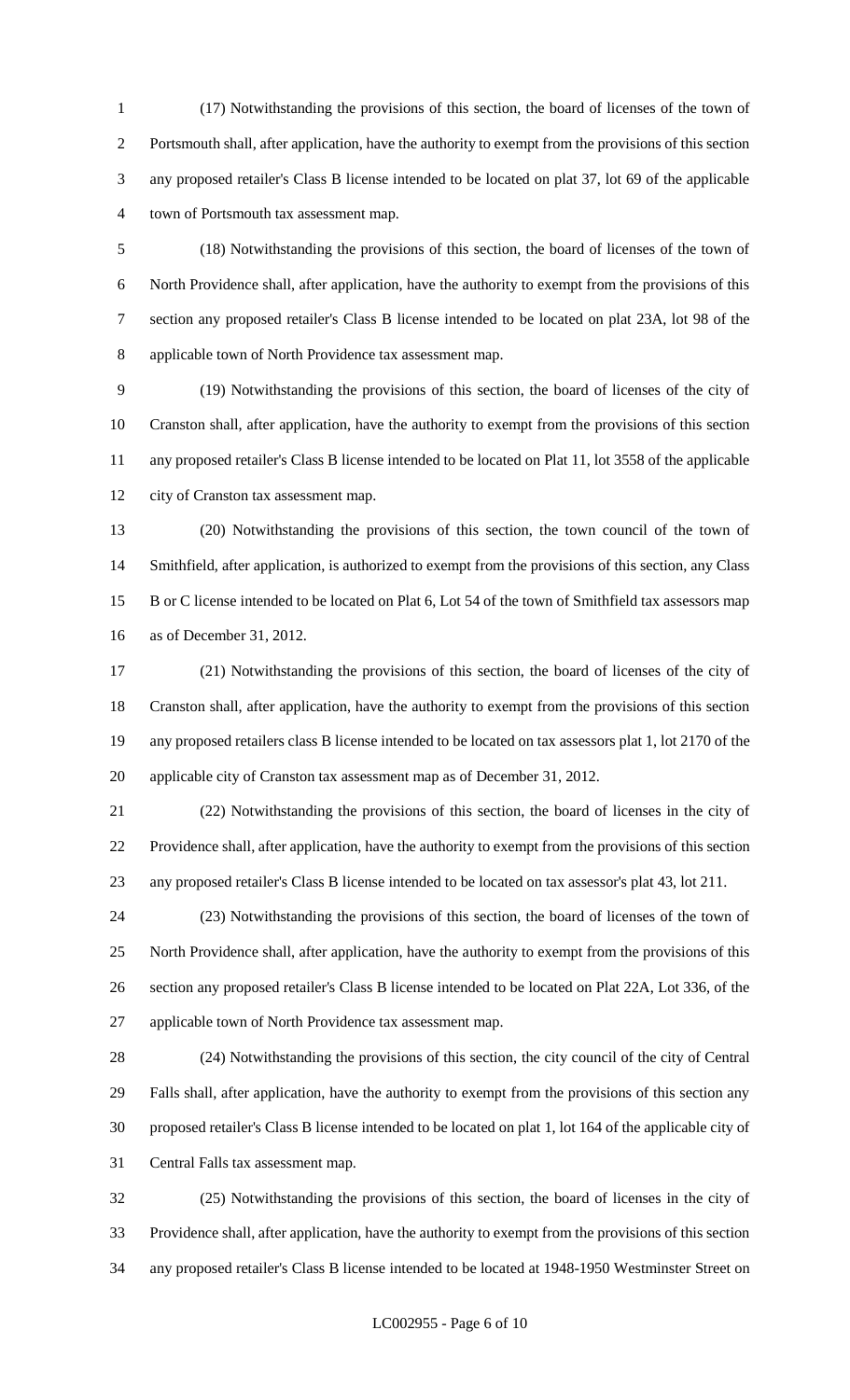plat 35, lot 359 of the applicable city of Providence tax assessment map.

 (26) Notwithstanding the provisions of this section, the town council of the town of Middletown, after application, is authorized to exempt from the provisions of this section, any proposed retailer's Class BV license intended to be located on Plat 107 NW, Lot 55 of the town of Middletown's tax assessor's maps as of December 31, 2014.

 (27) Notwithstanding the provisions of this section, the board of licenses of the city of Providence shall, after application, have the authority to exempt from the provisions of this section any retailer Class B, C or I license intended to be located on Plat 109, Lot 289, of the applicable city of Providence tax assessor's map.

 (28) Notwithstanding the provisions of this section, the board of licenses of the city of Providence shall, after application, have the authority to exempt from the provisions of this section any proposed retailer's Class BV license intended to be located at 226 and 230 Dean Street on plat 25, lot 44 of the applicable city of Providence tax assessment map.

 (29) Notwithstanding the provisions of this section, the board of licenses of the town of East Greenwich shall, after application, have the authority to exempt from the provisions of this section any proposed retailer's Class B license intended to be located at 219 Main Street on map/lot 085 001 212 0000 of the applicable town of East Greenwich tax assessment map.

 (30) Notwithstanding the provisions of this section, the board of licenses of the town of East Greenwich shall, after application, have the authority to exempt from the provisions of this section any proposed retailer's Class B license intended to be located at 137 Main Street on map/lot 085-001-412; 59 Main Street on map/lot 085-001-236; 555 Main Street on map/lot 075-003-084; 74 Cliff Street on map/lot 075-003-040; 609 Main Street on map/lot 075-003-080; 241 Main Street on map/lot 085-001-208; 155 Main Street on map/lot 085-001-222; 149 Main Street on map/lot 085-001-223; and 2 Academy Court on map/lot 085-001-211 of the applicable Town of East Greenwich tax assessment map.

 (31) Notwithstanding the provisions of this section, the board of licenses of the town of Lincoln shall, after application, have the authority to exempt from the provisions of this section any proposed retailers' Class B license intended to be located on tax assessor's plat 10, lot 108, of the Lincoln tax assessor's map as of December 31, 2015.

 (32) Notwithstanding the provisions of this section, the board of licenses of the city of Providence shall, after application, have the authority to exempt from the provisions of this section any proposed retailer's Class C license intended to be located at 215 Dean Street on plat 28, lot 961 of the applicable city of Providence tax assessment map.

(33) Notwithstanding the provisions of this section, the board of licenses in the city of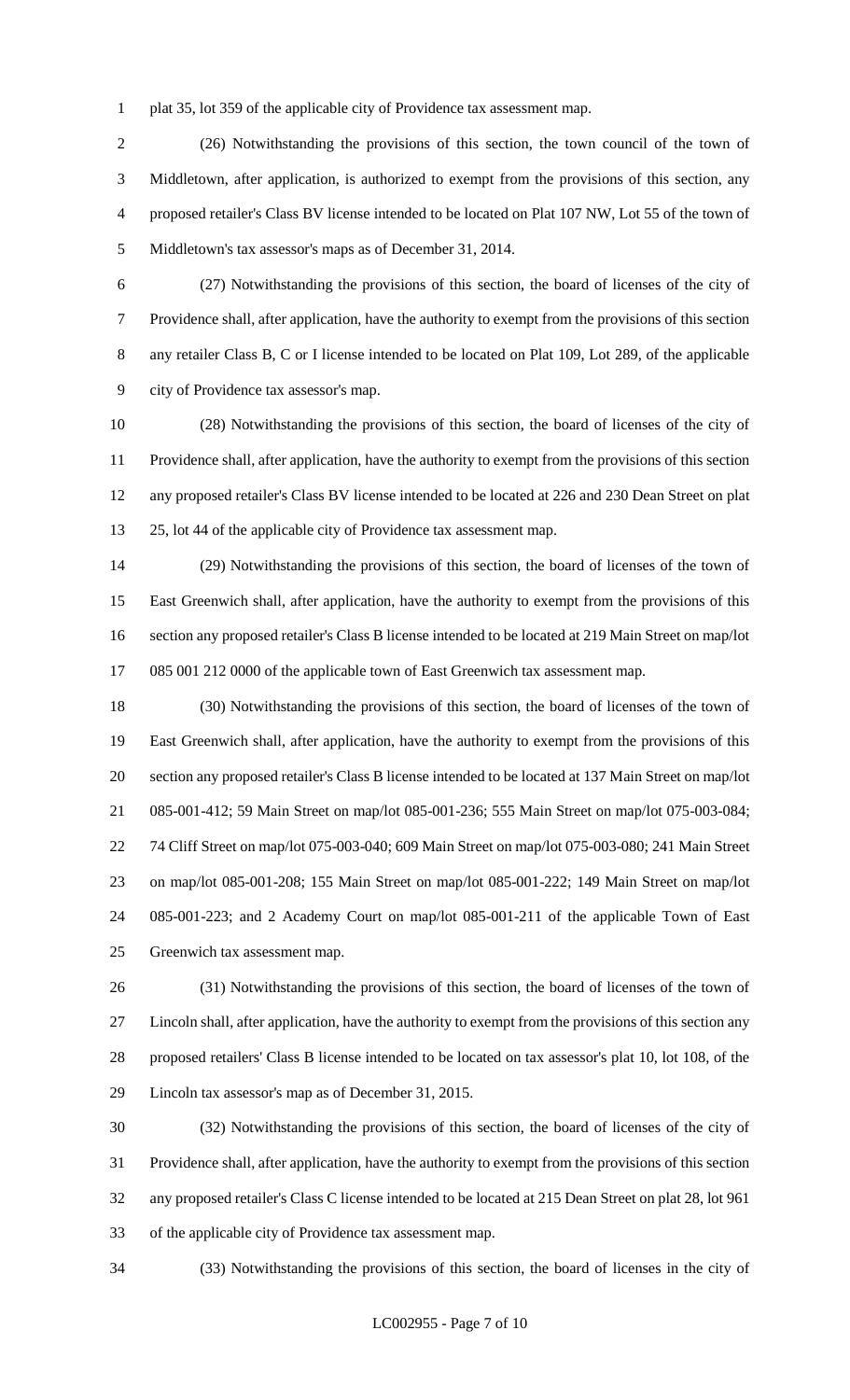Providence shall, after application, have the authority to exempt from the provisions of this section any proposed retailer's Class B license intended to be located at 100-102 Hope Street on plat 16, lot 263 of the applicable city of Providence tax assessment map.

 (34) Notwithstanding the provisions of this section, the board of licenses in the town of Cumberland shall, after application, have the authority to exempt from the provisions of this section any proposed retailer's Class B license intended to be located at 88 Broad Street on Lots 32, 51, and 52 of Plat 2 Cumberland tax assessor's map as of December 31, 2016.

 (35) Notwithstanding the provisions of this section, the board of licenses in the city of Providence shall, after application, have the authority to exempt from the provisions of this section any proposed retailer's Class B license intended to be located at 11 Lowell Avenue, 191 Pocasset Avenue and 187 Pocasset Avenue on Lots 22, 23, and 24 of Plat 108 Providence tax assessor's map as of December 31, 2017.

 (36) Notwithstanding the provisions of this section, the city council in the city of Central Falls shall, after application, have the authority to exempt from the provisions of this section any proposed retailer's Class B license intended to be located on Plat 1, of Lot 171 of the applicable city of Central Falls tax assessment map.

 (37) Notwithstanding the provisions of this section, the board of licenses in the city of Providence shall, after application, have the authority to exempt from the provisions of this section any proposed retailer's Class BV and Class BX license intended to be located at 161 Douglas Avenue on plat 68, lot 201 of the applicable city of Providence tax assessment map.

 (38) Notwithstanding the provisions of this section, the board of licenses in the city of Providence shall, after application, have the authority to exempt from the provisions of this section any proposed retailers' Class B license intended to be located at 1007 Broad Street, Plat 53, Lot 192 of the applicable city of Providence tax assessment map and 1017 Broad Street Plat 53, Lot 582 of the applicable city of Providence tax assessment map.

 (39) Notwithstanding the provisions of this section, the city council in the city of Woonsocket shall, after application, have the authority to exempt from the provisions of this section any proposed retailer's Class B license intended to be located at 122 North Main Street, Map/Lot 130-125-005 of the applicable city of Woonsocket tax assessment map.

 (40) Notwithstanding the provisions of this section, the city council of the city of Woonsocket, after application, is authorized to exempt from the provisions of this section, any proposed retailers' class BV and class BM license intended to be located between 2 Main Street (tax assessor's plat 14, lot 284) and 194 Main Street (tax assessor's plat 14, lot 139).

(41) Notwithstanding the provisions of this section, the board of licenses in the city of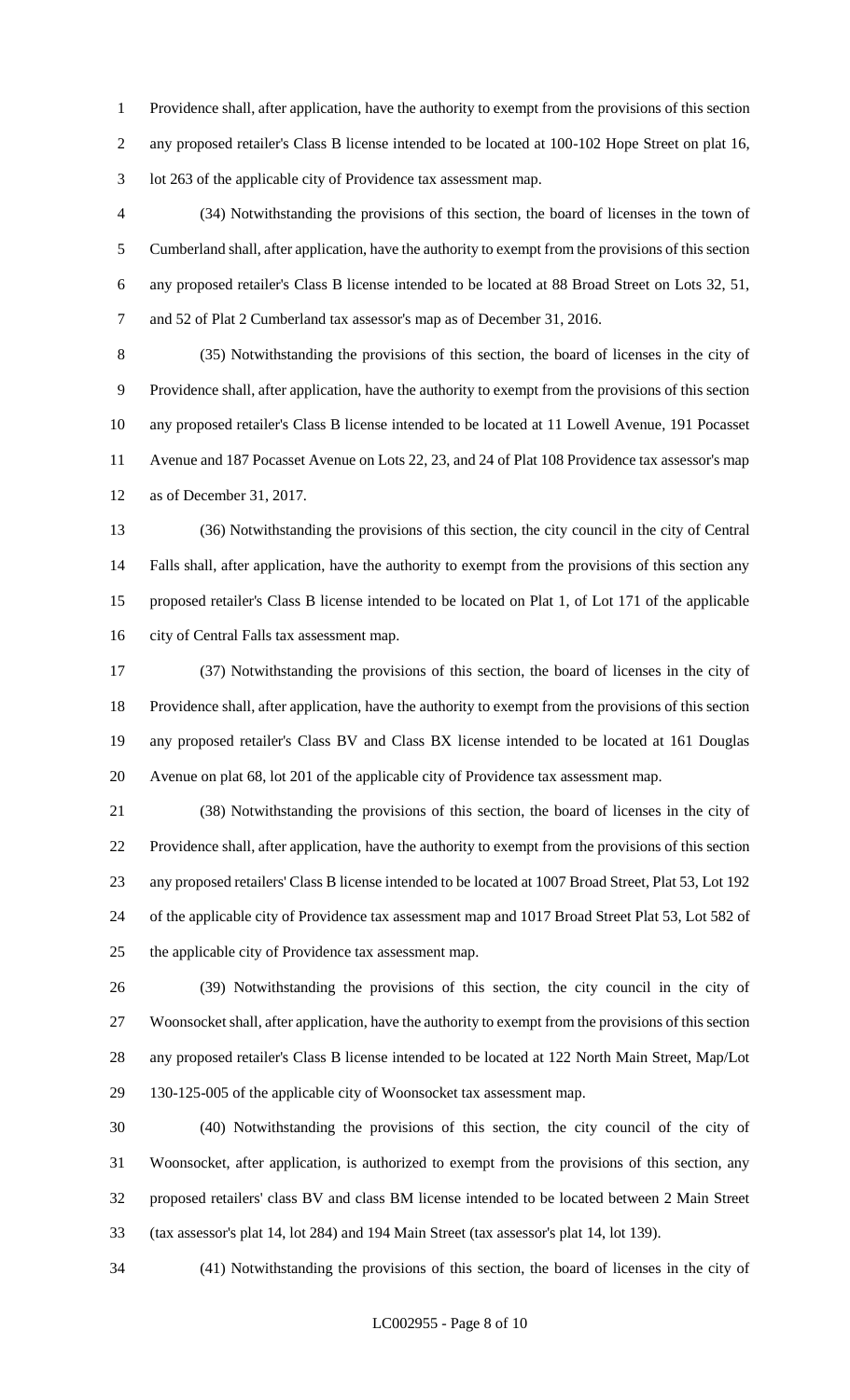Providence shall, after application, have the authority to exempt from the provisions of this section any proposed retailers' Class B license intended to be located at 375 Smith Street, Plat 68, Lot 132 of the applicable city of Providence tax assessment map.

 (42) Notwithstanding the provisions of this section, the board of licenses in the city of Providence shall, after application, have the authority to exempt from the provisions of this section any proposed retailers' Class B license intended to be located at 671 Broadway Street, Plat 35, Lot 566 of the applicable city of Providence tax assessment map.

 (43) Notwithstanding the provisions of this section, the board of licenses in the city of Providence shall, after application, have the authority to exempt from the provisions of this section any proposed retailers' Class B license intended to be located at 464-468 Wickenden Street, also identified as 8 Governor Street, Plat 17, Lot 179 of the applicable city of Providence tax assessment map.

 (44) Notwithstanding the provisions of this section, the town council of the town of Westerly shall, after application, have the authority to exempt from the provisions of this section any proposed retailers' Class B license intended to be located at 114 Granite Street, Westerly, RI 02891, Plat 67, Lot 278 of the applicable town of Westerly tax assessment map.

 (45) Notwithstanding the provisions of this section, the board of licenses in the city of Woonsocket shall, after application, have the authority to exempt from the provisions of this section any proposed retailers' Class B license intended to be located at 43 Railroad Street, Plat 14R, Lot 205 of the applicable city of Woonsocket tax assessment map.

 (46) Notwithstanding the provisions of this section, the board of licenses of the city of Providence shall, after application, have the authority to exempt from the provisions of this section any proposed retailer Class BL license intended to be located at 601 Hartford Avenue, Plat 113, Lot 50 of the applicable city of Providence tax assessment map.

(47) Notwithstanding the provisions of this section, the board of licenses of the city of

26 Providence, shall after application, have the authority to exempt from the provisions of this section

any proposed retailer Class BV and Class P license intended to be located at 203-209 Douglas

- 28 Avenue, Plat 68, Lots 83 and 646 of the applicable city of Providence tax assessment map.
- SECTION 2. This act shall take effect upon passage.

======== LC002955 ========